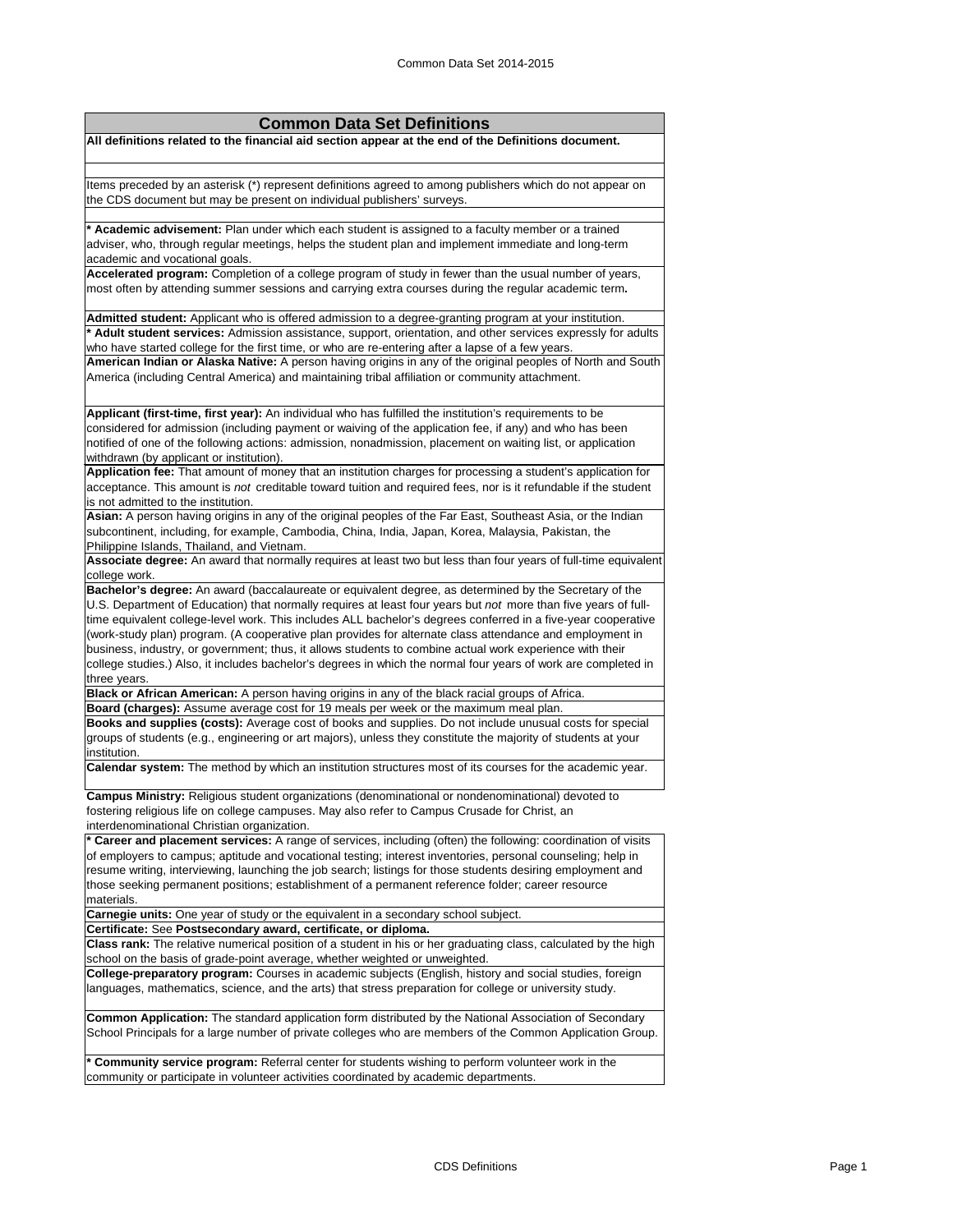| <b>Commuter:</b> A student who lives off campus in housing that is not owned by, operated by, or affiliated with the                                                                                                          |
|-------------------------------------------------------------------------------------------------------------------------------------------------------------------------------------------------------------------------------|
| college. This category includes students who commute from home and students who have moved to the area                                                                                                                        |
| to attend college.<br>Contact hour: A unit of measure that represents an hour of scheduled instruction given to students. Also                                                                                                |
| referred to as clock hour.                                                                                                                                                                                                    |
| Continuous basis (for program enrollment): A calendar system classification that is used by institutions                                                                                                                      |
| that enroll students at any time during the academic year. For example, a cosmetology school or a word                                                                                                                        |
| processing school might allow students to enroll and begin studies at various times, with no requirement that                                                                                                                 |
| classes begin on a certain date.                                                                                                                                                                                              |
| Cooperative education program: A program that provides for alternate class attendance and employment in                                                                                                                       |
| business, industry, or government.<br>Cooperative housing: College-owned, -operated, or -affiliated housing in which students share room and                                                                                  |
| board expenses and participate in household chores to reduce living expenses.                                                                                                                                                 |
| * Counseling service: Activities designed to assist students in making plans and decisions related to their                                                                                                                   |
| education, career, or personal development.                                                                                                                                                                                   |
| Credit: Recognition of attendance or performance in an instructional activity (course or program) that can be<br>applied by a recipient toward the requirements for a degree, diploma, certificate, or other formal award.    |
|                                                                                                                                                                                                                               |
| Credit course: A course that, if successfully completed, can be applied toward the number of courses                                                                                                                          |
| required for achieving a degree, diploma, certificate, or other formal award.                                                                                                                                                 |
| Credit hour: A unit of measure representing an hour (50 minutes) of instruction over a 15-week period in a                                                                                                                    |
| semester or trimester system or a 10-week period in a quarter system. It is applied toward the total number of                                                                                                                |
| hours needed for completing the requirements of a degree, diploma, certificate, or other formal award.                                                                                                                        |
| Cross-registration: A system whereby students enrolled at one institution may take courses at another                                                                                                                         |
| institution without having to apply to the second institution.                                                                                                                                                                |
| Deferred admission: The practice of permitting admitted students to postpone enrollment, usually for a                                                                                                                        |
| period of one academic term or one year.                                                                                                                                                                                      |
| Degree: An award conferred by a college, university, or other postsecondary education institution as official                                                                                                                 |
| recognition for the successful completion of a program of studies.                                                                                                                                                            |
| Degree-seeking students: Students enrolled in courses for credit who are recognized by the institution as                                                                                                                     |
| seeking a degree or formal award. At the undergraduate level, this is intended to include students enrolled in<br>vocational or occupational programs.                                                                        |
| Differs by program (calendar system): A calendar system classification that is used by institutions that have                                                                                                                 |
| occupational/vocational programs of varying length. These schools may enroll students at specific times                                                                                                                       |
| depending on the program desired. For example, a school might offer a two-month program in January,                                                                                                                           |
| March, May, September, and November; and a three-month program in January, April, and October.                                                                                                                                |
|                                                                                                                                                                                                                               |
| Diploma: See Postsecondary award, certificate, or diploma.                                                                                                                                                                    |
| Distance learning: An option for earning course credit at off-campus locations via cable television, internet,                                                                                                                |
| satellite classes, videotapes, correspondence courses, or other means.                                                                                                                                                        |
| Doctor's degree-research/scholarship: A Ph.D. or other doctor's degree that requires advanced work                                                                                                                            |
| beyond the master's level, including the preparation and defense of a dissertation based on original research,                                                                                                                |
| or the planning and execution of an original project demonstrating substantial artistic or scholarly<br>achievement. Some examples of this type of degree may include Ed.D., D.M.A., D.B.A., D.Sc., D.A., or D.M,             |
| and others, as designated by the awarding institution.                                                                                                                                                                        |
|                                                                                                                                                                                                                               |
| Doctor's degree-professional practice: A doctor's degree that is conferred upon completion of a program<br>providing the knowledge and skills for the recognition, credential, or license required for professional practice. |
| The degree is awarded after a period of study such that the total time to the degree, including both pre-                                                                                                                     |
| professional and professional preparation, equals at least six full-time equivalent academic years. Some of                                                                                                                   |
| these degrees were formerly classified as "first-professional" and may include: Chiropractic (D.C. or D.C.M.);                                                                                                                |
| Dentistry (D.D.S. or D.M.D.); Law (L.L.B. or J.D.); Medicine (M.D.); Optometry (O.D.); Osteopathic Medicine                                                                                                                   |
| (D.O); Pharmacy (Pharm.D.); Podiatry (D.P.M., Pod.D., D.P.); or, Veterinary Medicine (D.V.M.), and others,                                                                                                                    |
| as designated by the awarding institution.                                                                                                                                                                                    |
| Doctor's degree-other: A doctor's degree that does not meet the definition of a doctor's degree -                                                                                                                             |
| research/scholarship or a doctor's degree - professional practice.                                                                                                                                                            |
|                                                                                                                                                                                                                               |
| Double major: Program in which students may complete two undergraduate programs of study                                                                                                                                      |
| simultaneously.                                                                                                                                                                                                               |
| Dual enrollment: A program through which high school students may enroll in college courses while still                                                                                                                       |
| enrolled in high school. Students are not required to apply for admission to the college in order to participate.                                                                                                             |
| Early action plan: An admission plan that allows students to apply and be notified of an admission decision                                                                                                                   |
| well in advance of the regular notification dates. If admitted, the candidate is not committed to enroll; the                                                                                                                 |
| student may reply to the offer under the college's regular reply policy.                                                                                                                                                      |
|                                                                                                                                                                                                                               |
| Early admission: A policy under which students who have not completed high school are admitted and enroll                                                                                                                     |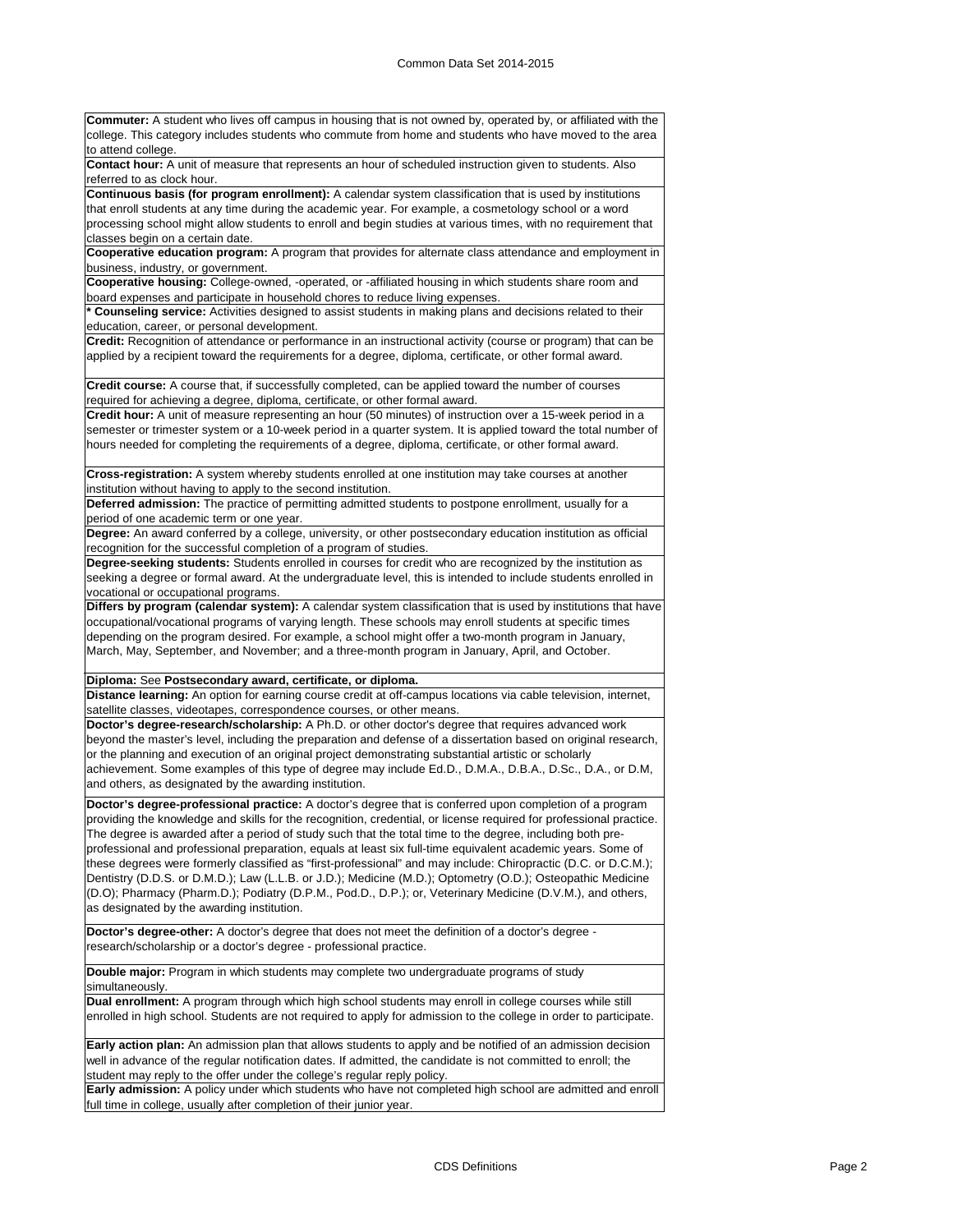**Early decision plan:** A plan that permits students to apply and be notified of an admission decision (and financial aid offer if applicable) well in advance of the regular notification date. Applicants agree to accept an offer of admission and, if admitted, to withdraw their applications from other colleges. There are three possible decisions for early decision applicants: admitted, denied, or not admitted but forwarded for consideration with the regular applicant pool, without prejudice.

**English as a Second Language (ESL):** A course of study designed specifically for students whose native language is not English.

**Exchange student program-domestic:** Any arrangement between a student and a college that permits study for a semester or more at another college **in the United States** without extending the amount of time required for a degree. **See also Study abroad**.

**External degree program:** A program of study in which students earn credits toward a degree through independent study, college courses, proficiency examinations, and personal experience. External degree programs require minimal or no classroom attendance.

**Extracurricular activities (as admission factor):** Special consideration in the admissions process given for participation in both school and nonschool-related activities of interest to the college, such as clubs, hobbies, student government, athletics, performing arts, etc.

**First-time student:** A student attending any institution for the first time at the level enrolled. Includes students enrolled in the fall term who attended a postsecondary institution for the first time at the same level in the prior summer term. Also includes students who entered with advanced standing (college credit earned before graduation from high school).

**First-time, first-year (freshman) student:** A student attending any institution for the first time at the undergraduate level. Includes students enrolled in the fall term who attended college for the first time in the prior summer term. Also includes students who entered with advanced standing (college credits earned before graduation from high school).

First-year student: A student who has completed less than the equivalent of 1 full year of undergraduate work; that is, less than 30 semester hours (in a 120-hour degree program) or less than 900 contact hours.

## **Freshman:** A first-year undergraduate student.

**\*Freshman/new student orientation:** Orientation addressing the academic, social, emotional, and intellectual issues involved in beginning college. May be a few hours or a few days in length; at some colleges, there is a fee.

**Full-time student (undergraduate):** A student enrolled for 12 or more semester credits, 12 or more quarter credits, or 24 or more contact hours a week each term.

**Geographical residence (as admission factor):** Special consideration in the admission process given to students from a particular region, state, or country of residence.

**Grade-point average (academic high school GPA):** The sum of grade points a student has earned in secondary school divided by the number of courses taken. The most common system of assigning numbers to grades counts four points for an A, three points for a B, two points for a C, one point for a D, and no points for an E or F. Unweighted GPA's assign the same weight to each course. Weighting gives students additional points for their grades in advanced or honors courses.

**Graduate student:** A student who holds a bachelor's or equivalent, and is taking courses at the postbaccalaureate level.

**\* Health services:** Free or low cost on-campus primary and preventive health care available to students.

**High school diploma or recognized equivalent:** A document certifying the successful completion of a prescribed secondary school program of studies, or the attainment of satisfactory scores on the Tests of General Educational Development (GED), or another state-specified examination.

**Hispanic or Latino:** A person of Mexican, Puerto Rican, Cuban, South or Central American, or other Spanish culture or origin, regardless of race.

**Honors program:** Any special program for very able students offering the opportunity for educational enrichment, independent study, acceleration, or some combination of these.

**Independent study:** Academic work chosen or designed by the student with the approval of the department concerned, under an instructor's supervision, and usually undertaken outside of the regular classroom structure.

**In-state tuition:** The tuition charged by institutions to those students who meet the state's or institution's residency requirements.

**International student:** See **Nonresident alien.**

**International student group:** Student groups that facilitate cultural dialogue, support a diverse campus, assist international students in acclimation and creating a social network.

**Internship:** Any short-term, supervised work experience usually related to a student's major field, for which the student earns academic credit. The work can be full- or part-time, on- or off-campus, paid or unpaid.

Learning center: Center offering assistance through tutors, workshops, computer programs, or audiovisual equipment in reading, writing, math, and skills such as taking notes, managing time, taking tests.

**\* Legal services:** Free or low cost legal advice for a range of issues (personal and other).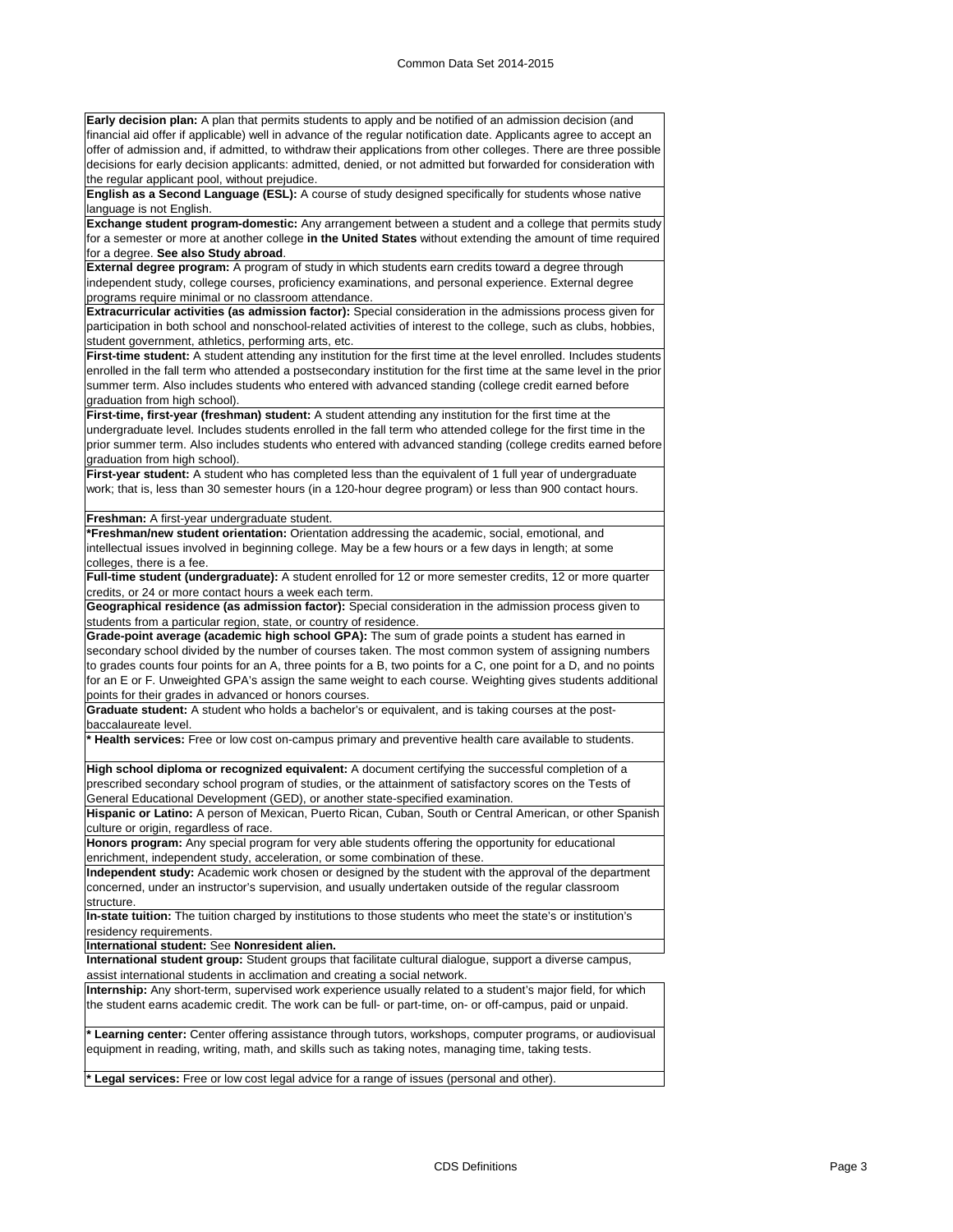**Liberal arts/career combination:** Program in which a student earns undergraduate degrees in two separate fields, one in a liberal arts major and the other in a professional or specialized major, whether on campus or through cross‑registration.

**Master's degree:** An award that requires the successful completion of a program of study of generally one or two full-time equivalent academic years of work beyond the bachelor's degree. Some of these degrees, such as those in Theology (M.Div., M.H.L./Rav) that were formerly classified as "first-professional", may require more than two full-time equivalent academic years of work.

**Minority affiliation (as admission factor):** Special consideration in the admission process for members of designated racial/ethnic minority groups.

**\* Minority student center:** Center with programs, activities, and/or services intended to enhance the college experience of students of color.

**Model United Nations:** A simulation activity focusing on conflict resolution, globalization, and diplomacy.

Assuming roles as foreign ambassadors and "delegates," students conduct research, engage in debate, draft resolutions, and may participate in a national Model UN conference.

**Native Hawaiian or Other Pacific Islander:** A person having origins in any of the original peoples of Hawaii, Guam, Samoa, or other Pacific Islands.

**Nonresident alien:** A person who is not a citizen or national of the United States and who is in this country on a visa or temporary basis and does not have the right to remain indefinitely.

**On-campus day care:** Licensed day care for students' children (usually age 3 and up); usually for a fee.

**Open admission:** Admission policy under which virtually all secondary school graduates or students with GED equivalency diplomas are admitted without regard to academic record, test scores, or other qualifications.

**Other expenses (costs):** Include average costs for clothing, laundry, entertainment, medical (if not a required fee), and furnishings.

**Out-of-state tuition:** The tuition charged by institutions to those students who do not meet the institution's or state's residency requirements.

**Part-time student (undergraduate):** A student enrolled for fewer than 12 credits per semester or quarter, or fewer than 24 contact hours a week each term.

**\* Personal counseling**: One-on-one or group counseling with trained professionals for students who want to explore personal, educational, or vocational issues.

**Post-baccalaureate certificate:** An award that requires completion of an organized program of study requiring 18 credit hours beyond the bachelor's; designed for persons who have completed a baccalaureate degree but do not meet the requirements of academic degrees carrying the title of master.

**Post-master's certificate:** An award that requires completion of an organized program of study of 24 credit hours beyond the master's degree but does not meet the requirements of academic degrees at the doctoral level.

**Postsecondary award, certificate, or diploma:** Includes the following three IPEDS definitions for postsecondary awards, certificates, and diplomas of varying durations and credit/contact hour requirements—

*Less Than 1 Academic Year:* Requires completion of an organized program of study at the postsecondary level (below the baccalaureate degree) in less than 1 academic year (2 semesters or 3 quarters) or in less than 900 contact hours by a student enrolled full-time.

*At Least 1 But Less Than 2 Academic Years:* Requires completion of an organized program of study at the postsecondary level (below the baccalaureate degree) in at least 1 but less than 2 full-time equivalent academic years, or designed for completion in at least 30 but less than 60 credit hours, or in at least 900 but less than 1,800 contact hours.

*At Least 2 But Less Than 4 Academic Years:* Requires completion of an organized program of study at the postsecondary level (below the baccalaureate degree) in at least 2 but less than 4 full-time equivalent academic years, or designed for completion in at least 60 but less than 120 credit hours, or in at least 1,800 but less than 3,600 contact hours.

**Private institution:** An educational institution controlled by a private individual(s) or by a nongovernmental agency, usually supported primarily by other than public funds, and operated by other than publicly elected or appointed officials.

**Private for-profit institution:** A private institution in which the individual(s) or agency in control receives compensation, other than wages, rent, or other expenses for the assumption of risk.

**Private nonprofit institution:** A private institution in which the individual(s) or agency in control receives no compensation, other than wages, rent, or other expenses for the assumption of risk. These include both independent nonprofit schools and those affiliated with a religious organization.

**Proprietary institution:** See **Private for-profit institution. Public institution:** An educational institution whose programs and activities are operated by publicly elected

or appointed school officials, and which is supported primarily by public funds.

**Quarter calendar system:** A calendar system in which the academic year consists of three sessions called quarters of about 12 weeks each. The range may be from 10 to 15 weeks. There may be an additional quarter in the summer.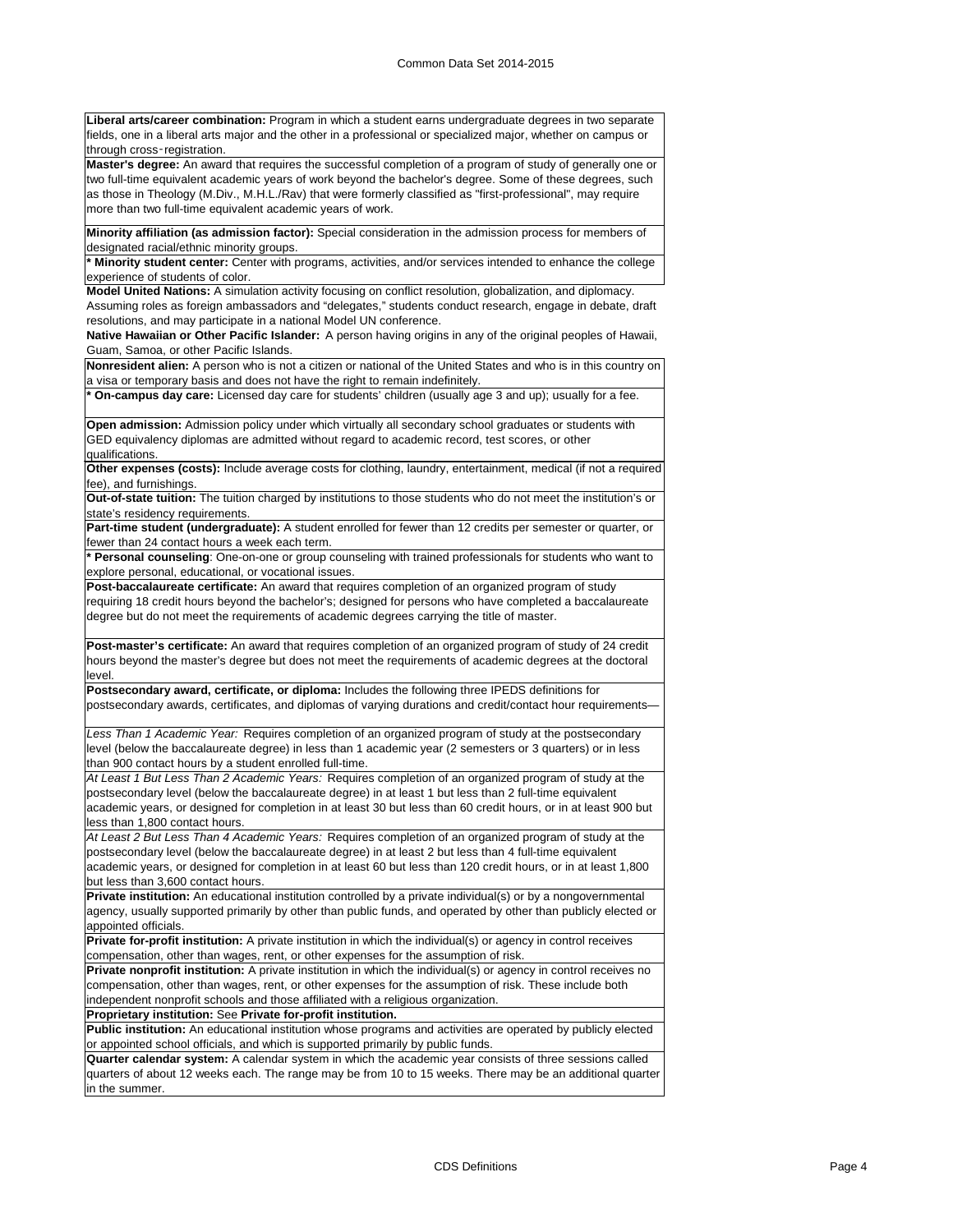**Race/ethnicity:** Category used to describe groups to which individuals belong, identify with, or belong in the eyes of the community. The categories do not denote scientific definitions of anthropological origins. A person may be counted in only one group.

**Race/ethnicity unknown:** Category used to classify students or employees whose race/ethnicity is not known and whom institutions are unable to place in one of the specified racial/ethnic categories.

**Religious affiliation/commitment (as admission factor):** Special consideration given in the admission process for affiliation with a certain church or faith/religion, commitment to a religious vocation, or observance of certain religious tenets/lifestyle.

**\* Religious counseling:** One-on-one or group counseling with trained professionals for students who want to explore religious problems or issues.

**\* Remedial services:** Instructional courses designed for students deficient in the general competencies necessary for a regular postsecondary curriculum and educational setting.

**Required fees:** Fixed sum charged to students for items not covered by tuition and required of such a large proportion of all students that the student who does NOT pay is the exception. Do not include application fees or optional fees such as lab fees or parking fees.

**Resident alien or other eligible non-citizen:** A person who is not a citizen or national of the United States and who has been admitted as a legal immigrant for the purpose of obtaining permanent resident alien status (and who holds either an alien registration card [Form I-551 or I-151], a Temporary Resident Card [Form I-688], or an Arrival-Departure Record [Form I-94] with a notation that conveys legal immigrant status, such as Section 207 Refugee, Section 208 Asylee, Conditional Entrant Parolee or Cuban-Haitian).

**Room and board (charges)—on campus:** Assume double occupancy in institutional housing and 19 meals per week (or maximum meal plan).

**Secondary school record (as admission factor):** Information maintained by the secondary school that may include such things as the student's high school transcript, class rank, GPA, and teacher and counselor recommendations.

**Semester calendar system:** A calendar system that consists of two semesters during the academic year with about 16 weeks for each semester of instruction. There may be an additional summer session.

**Student-designed major:** A program of study based on individual interests, designed with the assistance of an adviser.

**Study abroad:** Any arrangement by which a student completes part of the college program studying in another country. Can be at a campus abroad or through a cooperative agreement with some other U.S. college or an institution of another country.

**\* Summer session:** A summer session is shorter than a regular semester and not considered part of the academic year. It is not the third term of an institution operating on a trimester system or the fourth term of an institution operating on a quarter calendar system. The institution may have 2 or more sessions occurring in the summer months. Some schools, such as vocational and beauty schools, have year-round classes with no separate summer session.

**Talent/ability (as admission factor):** Special consideration given to students with demonstrated talent/abilities in areas of interest to the institution (e.g., sports, the arts, languages, etc.). **Teacher certification program:** Program designed to prepare students to meet the requirements for

certification as teachers in elementary, middle/junior high, and secondary schools.

**Transfer applicant:** An individual who has fulfilled the institution's requirements to be considered for admission (including payment or waiving of the application fee, if any) and who has previously attended another college or university and earned college-level credit.

**Transfer student:** A student entering the institution for the first time but known to have previously attended a postsecondary institution at the same level (e.g., undergraduate). The student may transfer with or without credit.

**Transportation (costs):** Assume two round trips to student's hometown per year for students in institutional housing or daily travel to and from your institution for commuter students.

**Trimester calendar system:** An academic year consisting of 3 terms of about 15 weeks each.

**Tuition:** Amount of money charged to students for instructional services. Tuition may be charged per term, per course, or per credit.

**\* Tutoring:** May range from one-on-one tutoring in specific subjects to tutoring in an area such as math, reading, or writing. Most tutors are college students; at some colleges, they are specially trained and certified.

**Unit:** a standard of measurement representing hours of academic instruction (e.g., semester credit, quarter credit, contact hour).

**Undergraduate:** A student enrolled in a four- or five-year bachelor's degree program, an associate degree program, or a vocational or technical program below the baccalaureate.

Veteran's counseling: Helps veterans and their dependents obtain benefits for their selected program and provides certifications to the Veteran's Administration. May also provide personal counseling on the transition rom the military to a civilian life.

Visually impaired: Any person whose sight loss is not correctable and is sufficiently severe as to adversely affect educational performance.